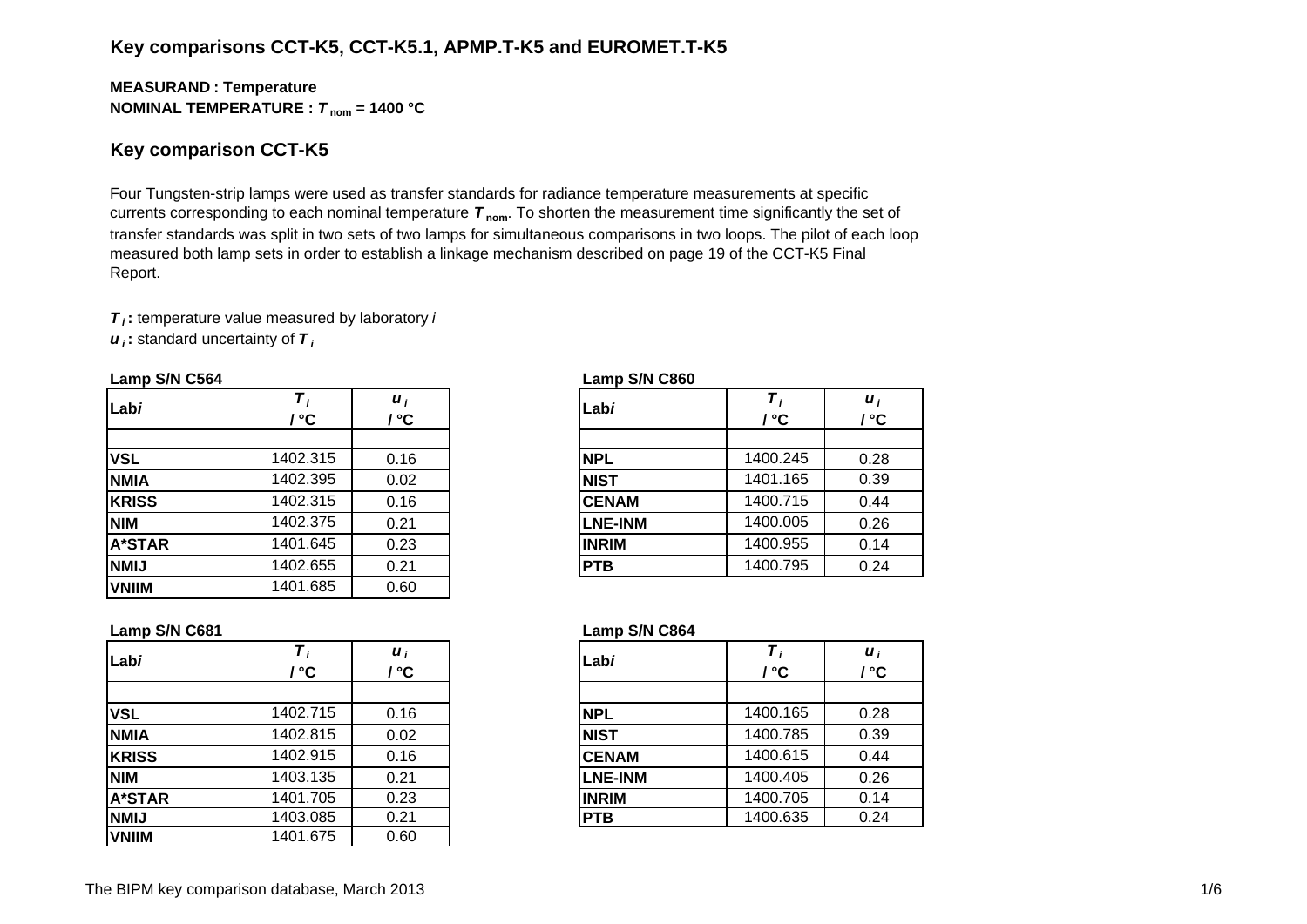## **Key comparison CCT-K5.1**

#### **This is a bilateral comparison between the PTB and the NRC.**

**T<sub>NRC</sub>**: temperature value measured at the NRC  $u_{\text{NRC}}$ : standard uncertainty of  $\tau_{\text{NRC}}$ 

 $u_{\text{NRC}} = 0.38 \text{ °C}$ 

**Lamp C598 T**<sub>NRC</sub> = 1400.31 °C **Lamp 644C T**<sub>NRC</sub> = 1400.31 °C  $U_{NRC} = 0.38 °C$ 

## **Key comparison APMP.T-K5**

Laboratory individual measurements of APMP.T-K5 participants are given in Appendix B of the APMP.T-K5 Final Report both in tabulated and in graphical forms. There were taken between 1997 and 2000.

# **Key comparison EUROMET.T-K5**

This comparison involved eight participants and was carried out from October 1999 to February 2001. The two transfer standards were Lamp S/N C564 and Lamp S/N C681 already used in CCT-K5. The individual laboratory measurements and their uncertainties are given in Tables 5 to 11 of the EUROMET.T-K5 Final Report.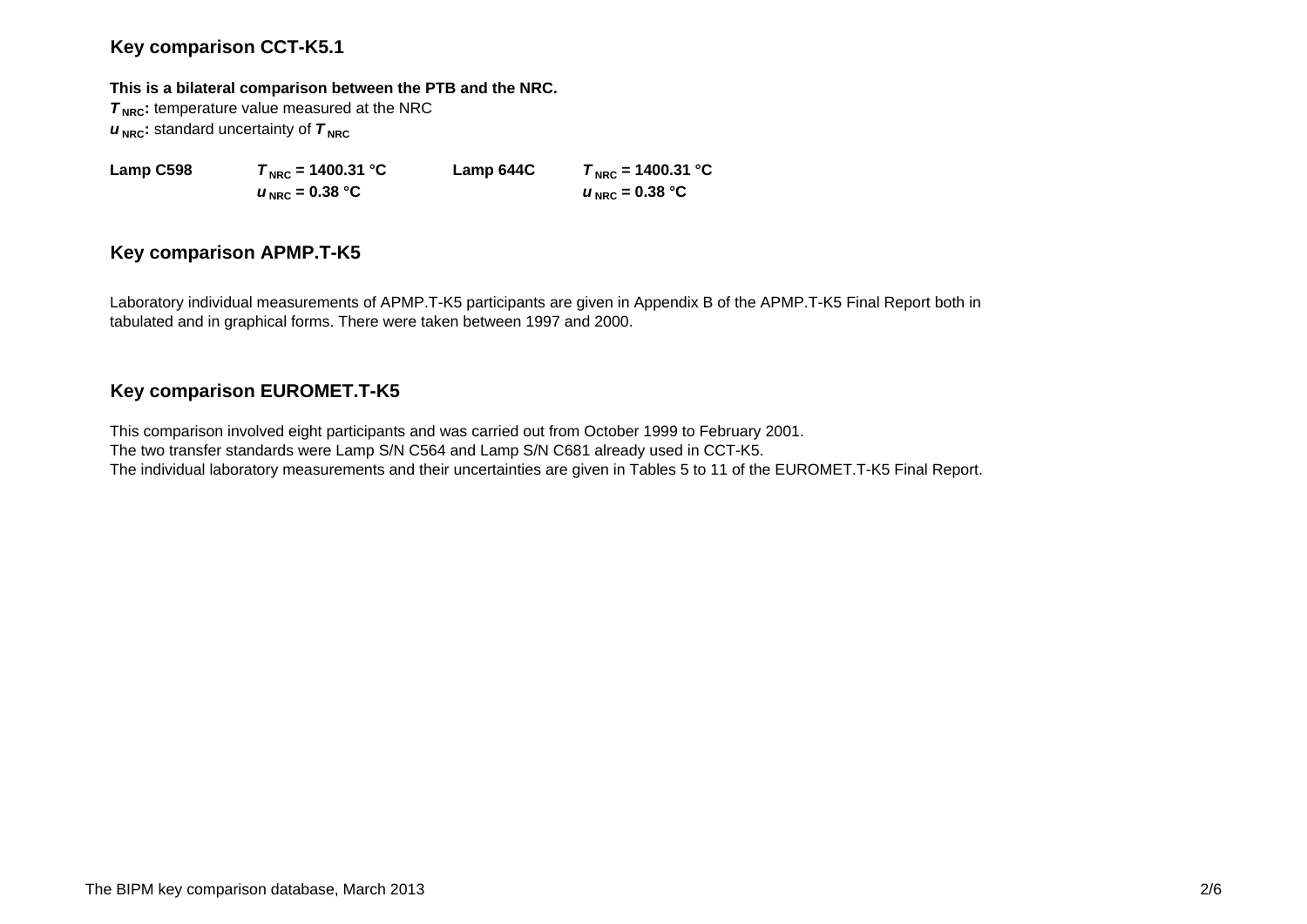## **Key comparisons CCT-K5, CCT-K5.1, APMP.T-K5 and EUROMET.T-K5**

**Ky comparison CCT-K5**

#### **MEASURAN D : Temperature NOMINAL TEMPERATURE :**  *T* **nom = 1400 °C**

The key comparison reference value  $\bm{\tau}_{\mathsf{R}}$  for each nominal temperature  $\bm{\tau}_{\mathsf{nom}}$  and each lamp  $\bm{k}$  is calculated on the basis of the median of measured radiance temperatures  $\bm{\tau}_i$ (*k, T*  $_{\rm nom}$ ). Its standard uncertainty,  $\bm{u}(\bm{\tau}_\text{R})$ , is obtained as the standard uncertainty of the

| Lamp             | $T_R$ / $^{\circ}$ C | $u(T_R)$ / $^{\circ}$ C |
|------------------|----------------------|-------------------------|
| C <sub>564</sub> | 1402.410             | 0.086                   |
| C681             | 1402.710             | 0.042                   |
| C860             | 1400.800             | 0.103                   |
| C864             | 1400.630             | 0.060                   |

**For each temperature**  *T* **nom the degree of equivalence of laboratory** *i* **with respect to the key comparison reference value is given by a pair of terms:**   $D_i$  and its expanded uncertainty  $U_i$  (k = 2) both expressed in K. The computation of  $D_i$  and  $U_i$  is explained in the Addendum of the CCT-K5 Final **Report.**

**For each temperature**  *T* **nom the pair-wise degree of equivalence between laboratory** *i* **and** *j* **is given by two terms:***<sup>D</sup> ij* **and its expanded uncertainty**   $U_{ij}$  ( $k$  = 2).The computation of  $D_{ij}$  and  $U_{ij}$  is also explained in the Addendum of the CCT-K5 Final Report.

## **Linking key comparison CCT-K5.1 to CCT-K5**

**The linkage is made through the common participation of PTB in both key comparisons, and is detailed in the CCT-K5 and CCT-K5.1 Linkage Report.**

## **Linking key comparison APMP.T-K5 to CCT-K5**

**The linkage is made through the common participation of NMIJ, NIM, KRISS and NMIA in both key comparisons, and is detailed in the Addendum to the APMP.T-K5 Final Report.**

## **Linking key comparison EUROMET.T-K5 to CCT-K5**

The measurements of the EUROMET.T-K5 participants are directly linked to the key comparison reference value obtained in CCT-K5 as the protocols of the two key comparisons are identical and the transfer standards are the same (see in Chapter VII of the EUROMET.T-K5 Final Report).

Degrees of equivalence relative to the CCT-K5 key comparison reference values are computed for each of the transfer standards. Pair-wise degrees of equivalence inside EUROMET.T-K5 are available in the EUROMET.T-K5 Final Report (Tables 15 to 36).

The BIPM key comparison database, March 2013 3/6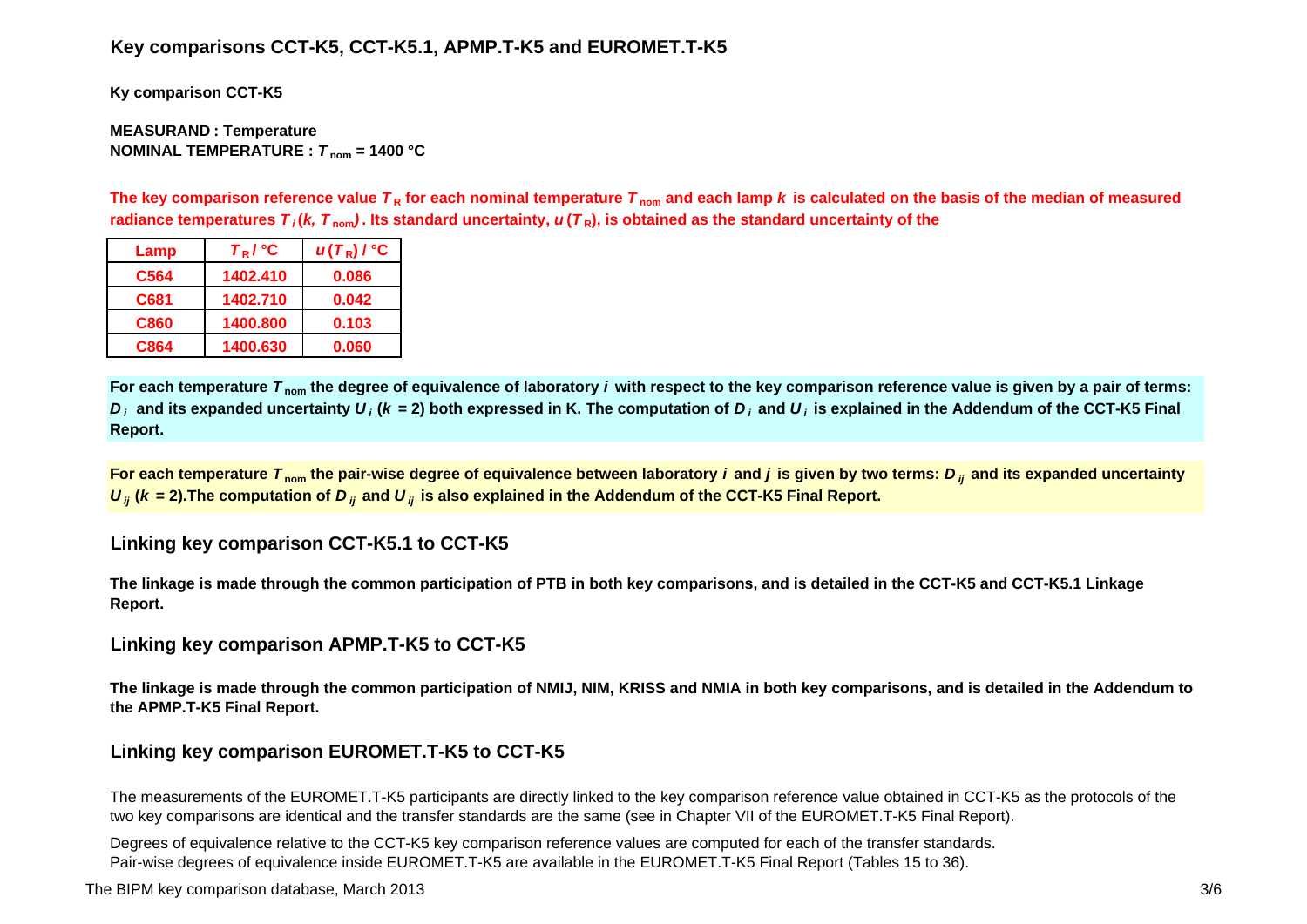# **Key comparisons CCT-K5, CCT-K5.1, APMP.T-K5 and EUROMET.T-K5**

#### **MEASURAN D : Temperature NOMINAL TEMPERATURE :**  *T* **nom = 1400 °C**

**Degrees of equivalence relative to the CCT-K5 key comparison reference value**

| Labi            |                  |                       |               |
|-----------------|------------------|-----------------------|---------------|
|                 | $\overline{D_i}$ | $\overline{\bm{U}}_i$ |               |
|                 |                  | / K                   |               |
| <b>VSL</b>      | $-0.045$         | 0.385                 | <b>CEM</b>    |
| <b>NPL</b>      | $-0.510$         | 0.600                 | <b>IPQ</b>    |
| <b>NMIA</b>     | 0.045            | 0.221                 | UME           |
| <b>KRISS</b>    | 0.055            | 0.410                 | <b>MKEH</b>   |
| <b>NIM</b>      | 0.195            | 0.522                 | <b>SMU</b>    |
| A*STAR          | $-0.885$         | 0.519                 | <b>SP</b>     |
| <b>NMIJ</b>     | 0.310            | 0.473                 | <b>MIKES</b>  |
| <b>VNIIM</b>    | $-0.880$         | 1.228                 | <b>VSL</b>    |
| <b>NIST</b>     | 0.260            | 0.815                 |               |
| <b>CENAM</b>    | $-0.050$         | 0.906                 |               |
| <b>LNE-INM</b>  | $-0.510$         | 0.629                 |               |
| <b>INRIM</b>    | 0.115            | 0.352                 |               |
| <b>PTB</b>      | 0.000            | 0.352                 |               |
| <b>NRC</b>      | 0.070            | 0.968                 |               |
|                 |                  |                       |               |
| <b>A*STAR</b>   | 0.22             | 0.79                  |               |
| <b>CMS/ITRI</b> | $-0.69$          | 1.31                  | <b>Black:</b> |

| Lamp S/N C564 |
|---------------|
|---------------|

**Lamp S/N C564 Lamp S/N C681**

|                               | $D_i$     | $\boldsymbol{U}_i$   |              | D       | $\boldsymbol{U}$ |              | D       | $\boldsymbol{U}_i$ |
|-------------------------------|-----------|----------------------|--------------|---------|------------------|--------------|---------|--------------------|
|                               |           | / K                  |              |         | / K              |              | /K      |                    |
|                               | $-0.045$  | 0.385                | <b>CEM</b>   | 0.18    | 0.40             | <b>CEM</b>   | 0.12    | 0.47               |
|                               | $-0.510$  | 0.600                | <b>IPQ</b>   | $-0.23$ | 1.12             | <b>IPQ</b>   | $-0.63$ | 1.16               |
| А                             | 0.045     | 0.221                | <b>UME</b>   | $-1.77$ | 0.57             | <b>UME</b>   | $-1.88$ | 0.57               |
| $\overline{\text{s}}\text{s}$ | 0.055     | 0.410                | <b>MKEH</b>  | $-1.87$ | 2.13             | <b>MKEH</b>  | $-2.00$ | 2.40               |
|                               | 0.195     | 0.522                | <b>SMU</b>   | $-1.45$ | 0.44             | <b>SMU</b>   | $-1.14$ | 0.43               |
| TAR                           | $-0.885$  | 0.519                | <b>SP</b>    | $-0.89$ | 1.25             | <b>SP</b>    | $-0.99$ | 1.24               |
|                               | 0.310     | 0.473                | <b>MIKES</b> | $-0.73$ | 1.59             | <b>MIKES</b> | $-0.52$ | 1.40               |
| M                             | $-0.880$  | 1.228                | <b>VSL</b>   | 0.07    | 0.37             | <b>VSL</b>   | $-0.09$ | 0.33               |
|                               | $- - - -$ | $\sim$ $\sim$ $\sim$ |              |         |                  |              |         |                    |

|            | $D_i$   | $\boldsymbol{U}_i$ |              | D       | $\boldsymbol{\mathsf{U}}_i$ |
|------------|---------|--------------------|--------------|---------|-----------------------------|
|            |         | / K                |              |         | /K                          |
|            | 0.18    | 0.40               | <b>CEM</b>   | 0.12    | 0.47                        |
|            | $-0.23$ | 1.12               | IPQ          | $-0.63$ | 1.16                        |
|            | $-1.77$ | 0.57               | <b>UME</b>   | $-1.88$ | 0.57                        |
| Н          | $-1.87$ | 2.13               | <b>MKEH</b>  | $-2.00$ | 2.40                        |
|            | $-1.45$ | 0.44               | <b>SMU</b>   | $-1.14$ | 0.43                        |
|            | $-0.89$ | 1.25               | <b>SP</b>    | $-0.99$ | 1.24                        |
| <u>:</u> S | $-0.73$ | 1.59               | <b>MIKES</b> | $-0.52$ | 1.40                        |
|            | 0.07    | 0.37               | <b>VSL</b>   | $-0.09$ | 0.33                        |

**Black: participants in CCT-K5 Green: participant in CCT-K5.1 Blue: participants in APMP.T-K5**

**Oran g e: participants in EUROMET.T-K5 (measurements with Lamp S/N C564) Gre y: participants in EUROMET.T-K5 (measurements with Lamp S/N C681)**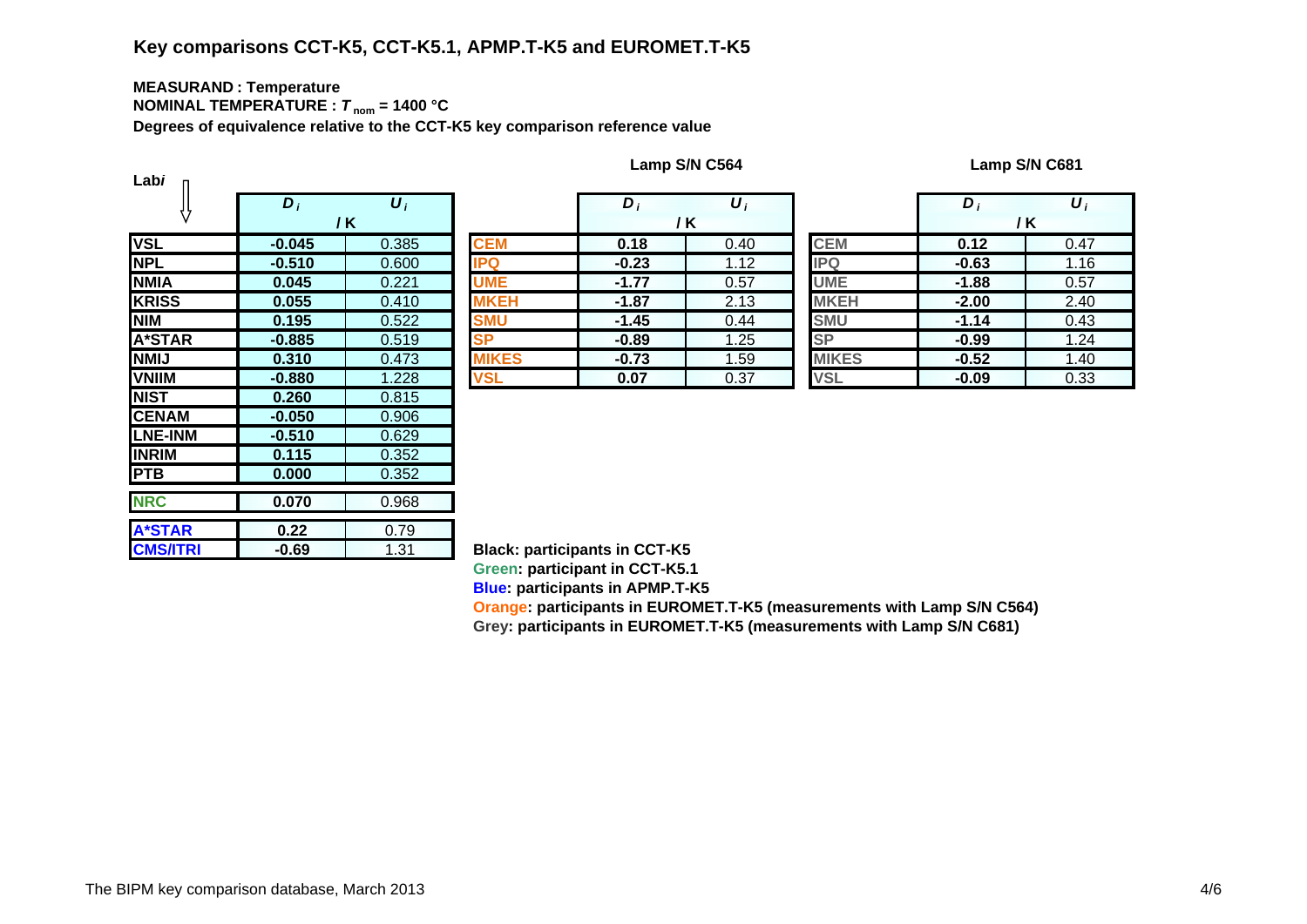#### **Key comparisons CCT-K5 and CCT-K5.1 MEASURAND**

**NOMINAL TEMPERATURE :**  $T_{\text{nom}} = 1400 \text{ °C}$ 

**Matrix of equivalence Pair-wise degrees of equivalence involving APMP.T-K5 participants are not computed.**

|                            |                                  | Labj $\implies$                                                   |                                            |                                 |                                        |                                            |                                   |                                 |                                 |
|----------------------------|----------------------------------|-------------------------------------------------------------------|--------------------------------------------|---------------------------------|----------------------------------------|--------------------------------------------|-----------------------------------|---------------------------------|---------------------------------|
| Labi                       |                                  | <b>VSL</b>                                                        | <b>NPL</b>                                 | <b>NMIA</b>                     | <b>KRISS</b>                           | <b>NIM</b>                                 | A*STAR                            | <b>NMIJ</b>                     | <b>VNIIM</b>                    |
|                            | $D_i$<br>$\boldsymbol{U}_i$      | $D_{ij}$<br>$\boldsymbol{U}_{ij}$                                 | $\overline{D}_{ij}$<br>$\overline{U_{ij}}$ | $D_{ij}$<br>$\overline{U_{ij}}$ | $\overline{U_{ij}}$<br>$D_{ii}$        | $\overline{D}_{ij}$<br>$\overline{U_{ij}}$ | $D_{ii}$<br>$\boldsymbol{U}_{ii}$ | $D_{ii}$<br>$\overline{U_{ij}}$ | $\overline{U_{ij}}$<br>$D_{ij}$ |
|                            | $/$ K                            | / K                                                               | $/$ K                                      | $/$ K                           | $/$ K                                  | $/$ K                                      | $/$ K                             | /K                              | / K                             |
| <b>VSL</b>                 | $-0.045$<br>0.385                |                                                                   | 0.465<br>0.656                             | 0.322<br>$-0.090$               | $-0.100$<br>0.464                      | $-0.240$<br>0.558                          | 0.840<br>0.585                    | $-0.355$<br>0.528               | 0.835<br>1.259                  |
| <b>NPL</b>                 | $-0.510$<br>0.600                | 0.656<br>$-0.465$                                                 |                                            | $-0.555$<br>0.575               | $-0.565$<br>0.661                      | 0.722<br>$-0.705$                          | 0.375<br>0.738                    | 0.710<br>$-0.820$               | 0.370<br>1.332                  |
| <b>NMIA</b>                | 0.045<br>0.221                   | 0.090<br>0.322                                                    | 0.555<br>0.575                             |                                 | $-0.010$<br>0.334                      | $-0.150$<br>0.455                          | 0.930<br>0.496                    | $-0.265$<br>0.422               | 0.925<br>1.220                  |
| <b>KRISS</b>               | 0.055<br>0.410                   | 0.100<br>0.464                                                    | 0.565<br>0.661                             | 0.010<br>0.334                  |                                        | $-0.140$<br>0.534                          | 0.940<br>0.622                    | $-0.255$<br>0.535               | 0.935<br>1.279                  |
| <b>NIM</b>                 | 0.195<br>0.522                   | 0.240<br>0.558                                                    | 0.705<br>0.722                             | 0.150<br>0.455                  | 0.140<br>0.534                         |                                            | 1.080<br>0.715                    | $-0.115$<br>0.616               | 1.075<br>1.328                  |
| <b>A*STAR</b>              | $-0.885$<br>0.519                | $-0.840$<br>0.585                                                 | $-0.375$<br>0.738                          | $-0.930$<br>0.496               | $-0.940$<br>0.622                      | $-1.080$<br>0.715                          |                                   | $-1.195$<br>0.650               | $-0.005$<br>1.285               |
| <b>NMIJ</b>                | 0.310<br>0.473                   | 0.355<br>0.528                                                    | 0.820<br>0.710                             | 0.265<br>0.422                  | 0.255<br>0.535                         | 0.115<br>0.616                             | 1.195<br>0.650                    |                                 | 1.190<br>1.290                  |
| <b>VNIIM</b>               | $-0.880$<br>1.228                | $-0.835$<br>1.259                                                 | $-0.370$<br>1.332                          | $-0.925$<br>1.220               | 1.279<br>$-0.935$                      | $-1.075$<br>1.328                          | 0.005<br>1.285                    | $-1.190$<br>1.290               |                                 |
| <b>NIST</b>                | 0.260<br>0.815                   | 0.305<br>0.854                                                    | 0.770<br>0.972                             | 0.215<br>0.792                  | 0.205<br>0.858                         | 0.065<br>0.905                             | 1.145<br>0.918                    | $-0.050$<br>0.896               | 1.140<br>1.440                  |
| <b>CENAM</b>               | $-0.050$<br>0.906                | $-0.005$<br>0.944                                                 | 0.460<br>1.043                             | $-0.095$<br>0.889               | $-0.105$<br>0.947                      | $-0.245$<br>0.991                          | 0.835<br>1.003                    | $-0.360$<br>0.983               | 0.830<br>1.496                  |
| <b>LNE-INM</b>             | $-0.510$<br>0.629                | $-0.465$<br>0.643                                                 | 0.000<br>0.801                             | $-0.555$<br>0.560               | $-0.565$<br>0.648                      | $-0.705$<br>0.710                          | 0.375<br>0.726                    | $-0.820$<br>0.699               | 0.370<br>1.326                  |
| <b>INRIM</b>               | 0.115<br>0.352                   | 0.160<br>0.443                                                    | 0.625<br>0.632                             | 0.070<br>0.308                  | 0.450<br>0.060                         | $-0.080$<br>0.535                          | 0.556<br>1.000                    | $-0.195$<br>0.520               | 0.995<br>1.241                  |
| <b>PTB</b>                 | 0.352<br>0.000                   | 0.589<br>0.045                                                    | 0.510<br>0.739                             | 0.496<br>$-0.045$               | $-0.055$<br>0.594                      | $-0.195$<br>0.661                          | 0.885<br>0.679                    | $-0.310$<br>0.649               | 0.880<br>1.301                  |
| <b>NRC</b>                 | 0.968<br>0.070                   | 1.042<br>0.115                                                    | 0.580<br>1.139                             | 0.993<br>0.025                  | 0.015<br>1.052                         | 1.100<br>$-0.125$                          | 1.099<br>0.955                    | $-0.240$<br>1.078               | 1.564<br>0.950                  |
|                            |                                  |                                                                   |                                            |                                 |                                        |                                            |                                   |                                 |                                 |
|                            |                                  |                                                                   |                                            |                                 |                                        |                                            |                                   |                                 |                                 |
|                            |                                  | $\overline{a}$                                                    |                                            |                                 |                                        |                                            |                                   |                                 |                                 |
| Labi                       |                                  | Labj                                                              |                                            |                                 |                                        |                                            |                                   |                                 |                                 |
|                            |                                  | <b>NIST</b>                                                       | <b>CENAM</b>                               | <b>LNE-INM</b>                  | <b>INRIM</b>                           | <b>PTB</b>                                 |                                   | <b>NRC</b>                      |                                 |
|                            | $\boldsymbol{U}_i$<br>$D_i$      | $D_{ii}$<br>$\boldsymbol{U}_{ij}$                                 | $\boldsymbol{U}_{ij}$<br>$D_{ii}$          | $D_{ii}$<br>$U_{ii}$            | $\overline{D}_{ij}$<br>$U_{ij}$        | $\overline{D}_{ij}$<br>$U_{ii}$            | $D_{ii}$                          | $U_{ii}$                        |                                 |
|                            | / K                              | / K                                                               | $/$ K                                      | $/$ K                           | 1K                                     | / K                                        |                                   | / K                             |                                 |
| <b>VSL</b>                 | $-0.045$<br>0.385                | $-0.305$<br>0.854                                                 | 0.005<br>0.944                             | 0.465<br>0.643                  | $-0.160$<br>0.443                      | $-0.045$<br>0.589                          | $-0.115$                          | 1.042                           |                                 |
| <b>NPL</b>                 | $-0.510$<br>0.600                | $-0.770$<br>0.972                                                 | $-0.460$<br>1.043                          | 0.000<br>0.801                  | $-0.625$<br>0.632                      | $-0.510$<br>0.739                          | $-0.580$                          | 1.139                           |                                 |
| <b>NMIA</b>                | 0.221<br>0.045<br>0.410<br>0.055 | $-0.215$<br>0.792<br>0.858<br>$-0.205$                            | 0.095<br>0.889<br>0.105<br>0.947           | 0.555<br>0.560<br>0.648         | $-0.070$<br>0.308<br>$-0.060$<br>0.450 | 0.045<br>0.496<br>0.055<br>0.594           | $-0.025$<br>$-0.015$              | 0.993<br>1.052                  |                                 |
| <b>KRISS</b><br><b>NIM</b> | 0.195<br>0.522                   | 0.905<br>$-0.065$                                                 | 0.245<br>0.991                             | 0.565<br>0.710<br>0.705         | 0.535<br>0.080                         | 0.195<br>0.661                             | 0.125                             | 1.100                           |                                 |
| <b>A*STAR</b>              | $-0.885$<br>0.519                | $-1.145$<br>0.918                                                 | $-0.835$<br>1.003                          | 0.726<br>$-0.375$               | 0.556<br>$-1.000$                      | $-0.885$<br>0.679                          | $-0.955$                          | 1.099                           |                                 |
| <b>NMIJ</b>                | 0.310<br>0.473                   | 0.050<br>0.896                                                    | 0.360<br>0.983                             | 0.820<br>0.699                  | 0.195<br>0.520                         | 0.310<br>0.649                             | 0.240                             | 1.078                           |                                 |
| <b>VNIIM</b>               | $-0.880$<br>1.228                | $-1.140$<br>1.440                                                 | $-0.830$<br>1.496                          | $-0.370$<br>1.326               | $-0.995$<br>1.241                      | $-0.880$<br>1.301                          | $-0.950$                          | 1.564                           |                                 |
| <b>NIST</b>                | 0.260<br>0.815                   |                                                                   | 0.310<br>1.184                             | 0.770<br>1.015                  | 0.145<br>0.832                         | 0.260<br>0.923                             | 0.190                             | 1.266                           |                                 |
| <b>CENAM</b>               | $-0.050$<br>0.906                | $-0.310$<br>1.184                                                 |                                            | 0.460<br>1.052                  | $-0.165$<br>0.926                      | $-0.050$<br>1.002                          | $-0.120$                          | 1.326                           |                                 |
| <b>LNE-INM</b>             | $-0.510$<br>0.629                | $-0.770$<br>1.015                                                 | $-0.460$<br>1.052                          |                                 | $-0.625$<br>0.674                      | $-0.510$<br>0.761                          | $-0.580$                          | 1.155                           |                                 |
| <b>INRIM</b>               | 0.115<br>0.352                   | 0.832<br>$-0.145$                                                 | 0.165<br>0.926                             | 0.625<br>0.674                  |                                        | 0.115<br>0.558                             | 0.045                             | 1.030                           |                                 |
| <b>PTB</b>                 | 0.352<br>0.000                   | $-0.260$<br>0.923                                                 | 0.050<br>1.002                             | 0.510<br>0.761                  | $-0.115$<br>0.558                      |                                            | $-0.070$                          | 1.030                           |                                 |
| <b>NRC</b>                 | $0.070$                          | 0.968 <b>1 -0.190</b> 1.266 <b>0.120</b> 1.326 <b>0.580</b> 1.155 |                                            |                                 | $-0.045$   1.030   0.070               | 1.030                                      |                                   |                                 |                                 |